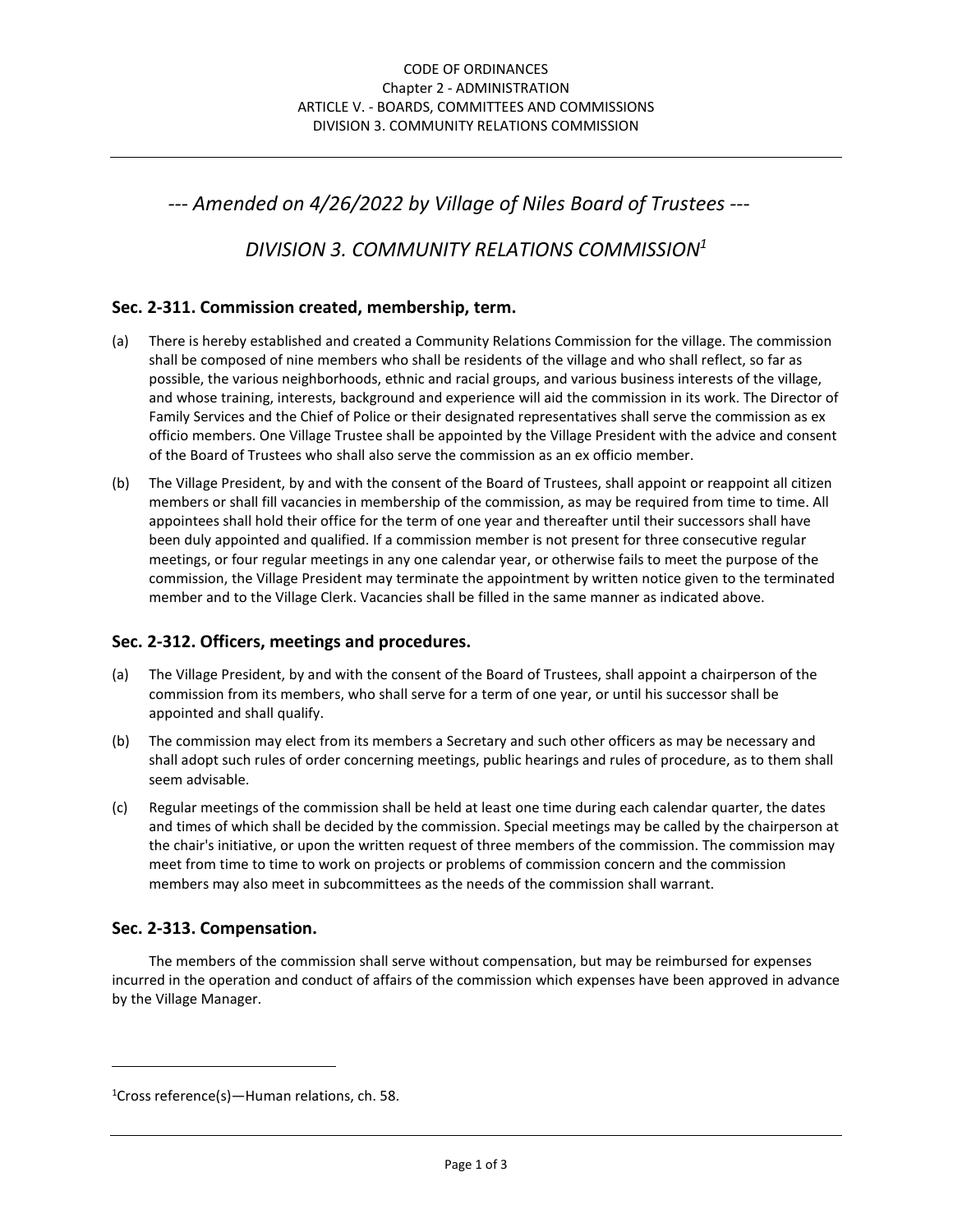### **Sec. 2-314. Purpose.**

 The purpose of the Community Relations Commission shall be to foster and promote understanding, mutual respect, cooperation and positive relations between and among all residents of the Village of Niles regardless of race, color, sexual orientation, religion, gender, age, disability, national origin or ancestry to the end that a sense of shared community among residents is strengthened, the value of each individual is affirmed and the constitutional rights of all are realized. The Commission shall promote adequate housing for all the community's people, to create and/or maintain sound viable neighborhoods, to meet the needs for housing and to expand housing opportunities for all members of the community. The commission will also assist in the development of public information and related communication programs to enhance the quality of life for all village residents.

#### **Sec. 2-315. Responsibilities.**

The Community Relations Commission shall have the following duties and responsibilities:

- (1) Provide a forum for community or neighborhood issues which relate to human relations issues or concerns as listed in Article 3 of the Illinois Human Rights Act, 775 ILCS 5/3-101 et seq., as now and hereafter amended.
- (2) Invite and enlist the cooperation of various local groups, community organizations, professional and technical organizations, as well as real estate sales and management groups in the village to carry out community relations activities. Promote and utilize the Village block party program and any other Village programs to enhance and improve community relations within the Village.
- (3) Assist residents in contacting appropriate federal, state, county or other local agencies to provide assistance in handling complaints regarding discrimination, civil rights and community relations issues.
- (4) Act as the hearing and conciliation mechanism for the village's fair housing ordinance.

#### **Sec. 2-316. Functions.**

- (a) The commission may hold public hearings, as deemed necessary, and under the general guidelines as further stipulated in section 2-317 of this article and shall report the findings and results of all such hearings along with appropriate recommendations to the Village Board of Trustees.
- (b) All activities of the commission whether investigating complaints of discrimination or pursuing programs and activities to enhance and improve community and human relations within the village, shall be deemed advisory in nature and the results of all such investigations and all program or policy initiatives shall be reported to the Village President and Board of Trustees for final consideration and action.
- (c) The commission shall issue a written report to the Village Board of Trustees each year during the month of May. The report shall include all programs, investigations and activities of the commission for the preceding year.

#### **Sec. 2-317. Investigations and hearings.**

(a) For the purpose of carrying out the functions here and above provided, the Community Relations Commission may conduct investigations and hold public hearings when deemed necessary to obtain facts and testimony required to formulate recommendations for the Village Board of Trustees. When previously authorized by the Village Board of Trustees, the commission may require, by subpoena, the attendance and testimony of witnesses and the production of documentary evidence relating to any matter under investigation and hearing. The attendance of witnesses or the production of documentary evidence may be